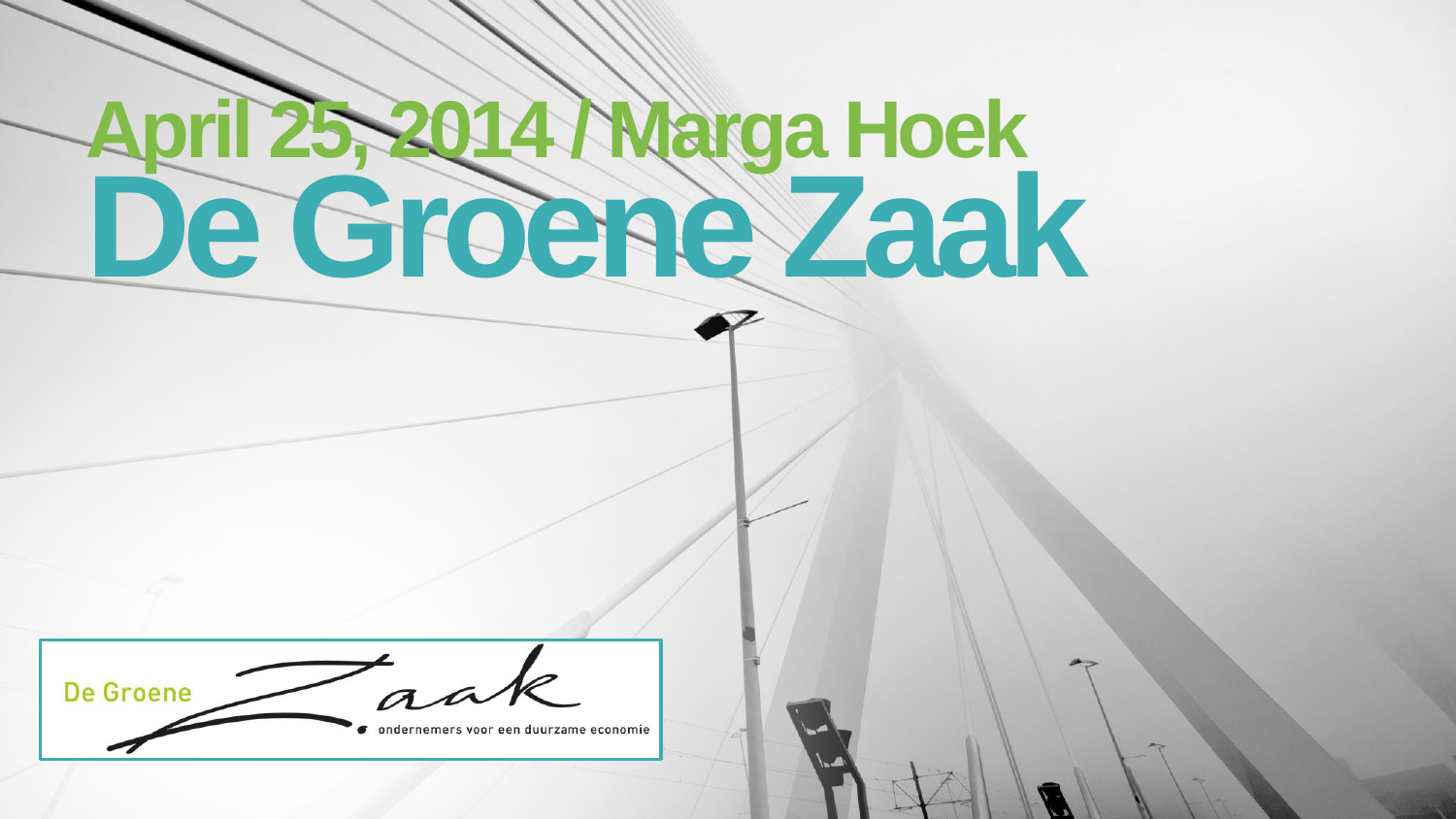

#### **Revolutionize agricultural finance:**

- o Independent rating agency which enables and empowers agricultural farmer organizations to have access to formal and affordable credit, investments and other financial services and market opportunities
- o Bridge the information gap between financial institutions, value chain players and farmer organizations
- o By scoring the business potential of farmer organizations who would otherwise be excluded from the mainstream banking system

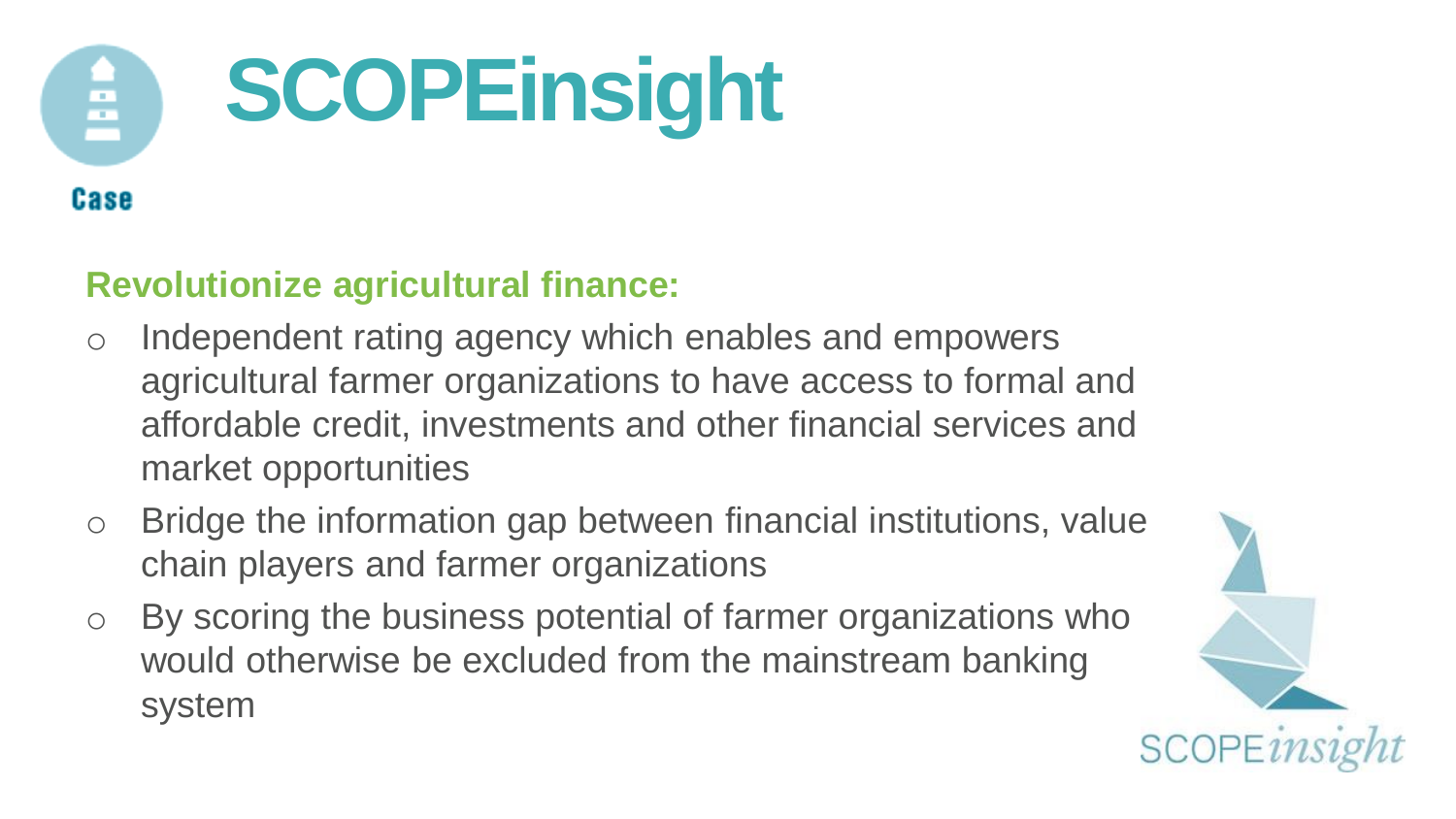## **Sustainability**

## **threefold**

#### All assets included: Social, Ecological, Financial

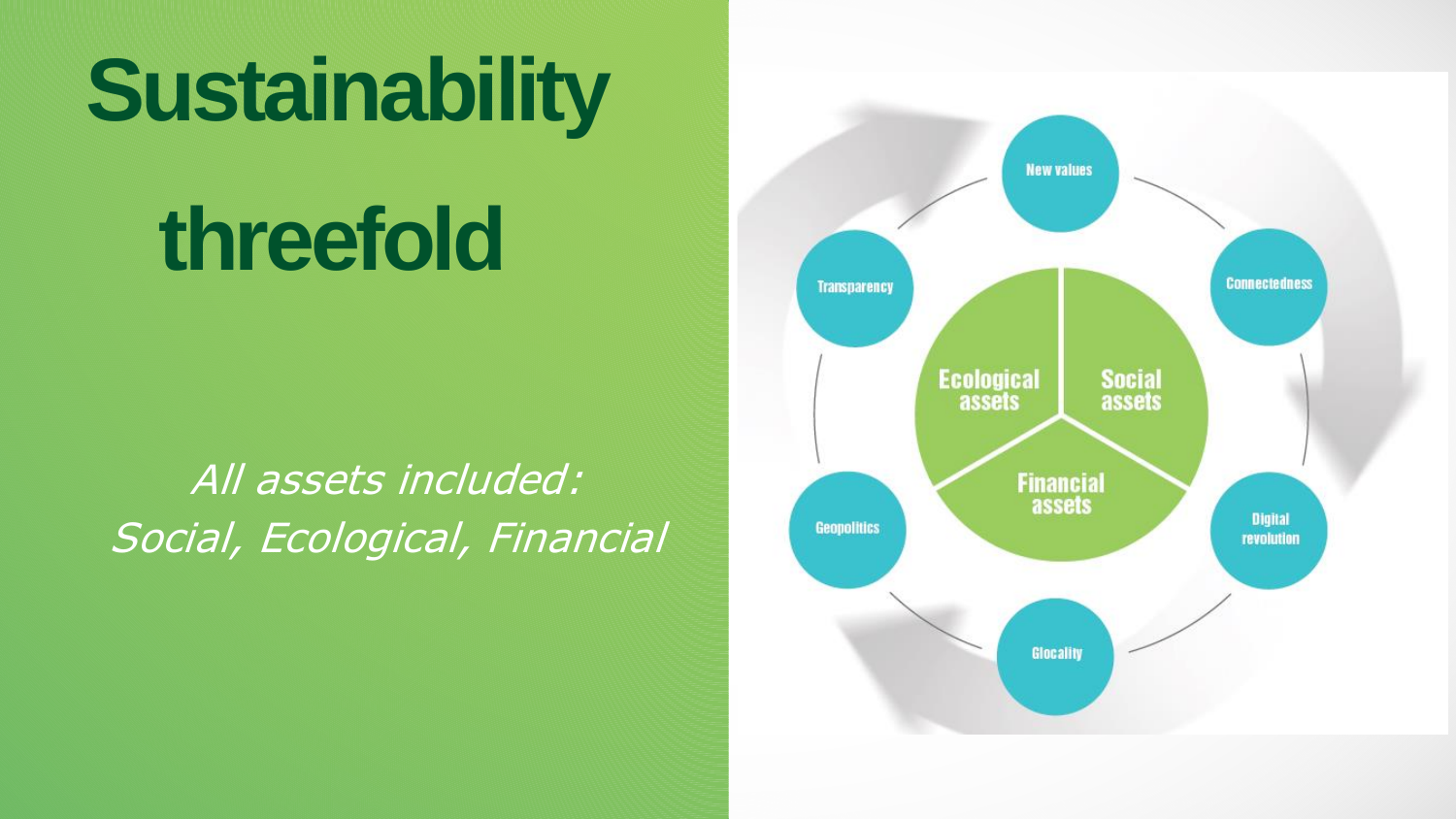### **Mainstreaming sustainable business**

Business with a purpose

o Incremental innovation leaves no solution space o Revolutionary innovation creates space

De Groene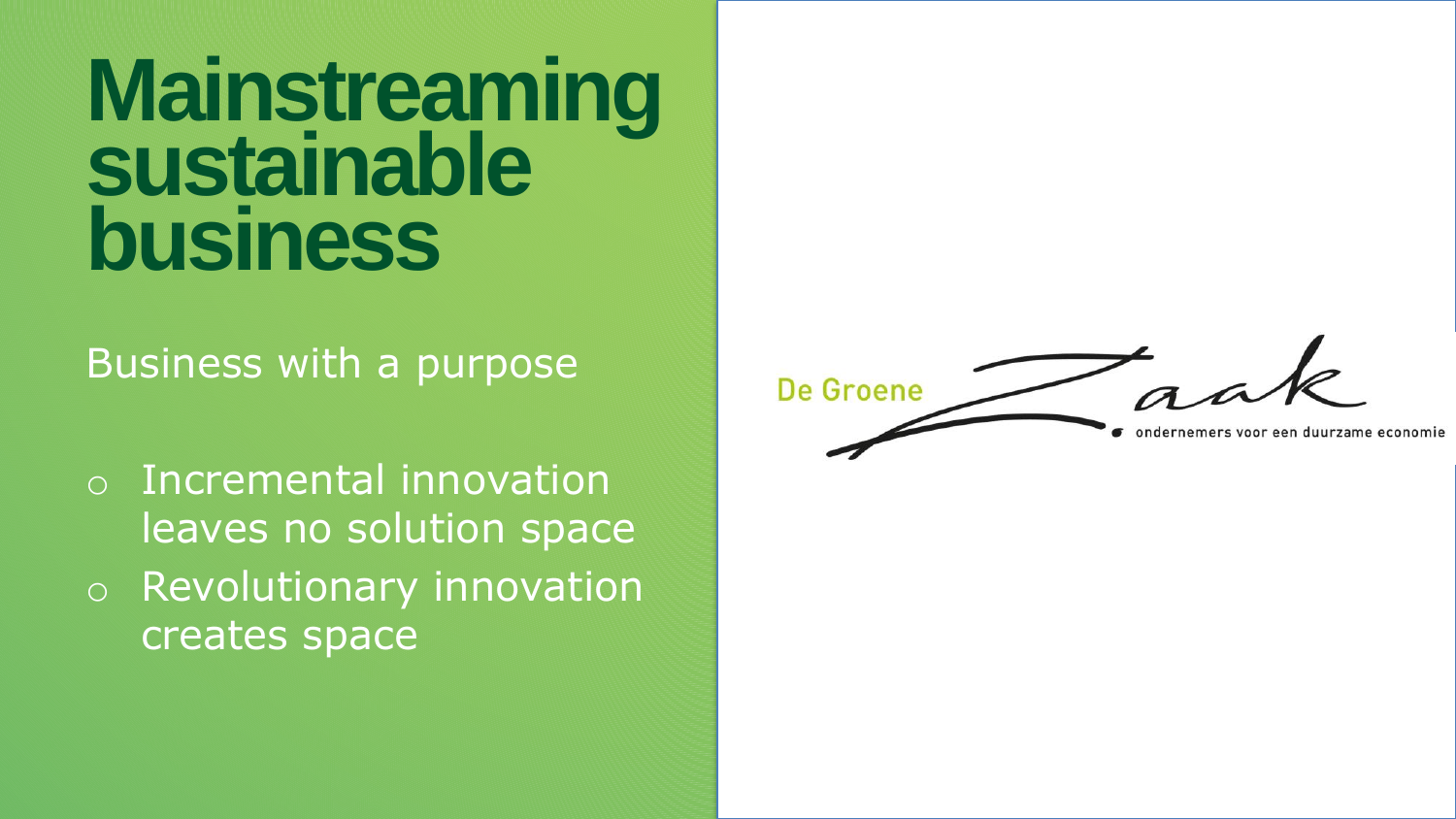

#### **Sustainable for 0 euro:**

- o Arranges houses-buildings to get sustainable, step by step
- o By using cash flow form energycost savings
- o So no investment needed, or investments by third party
- o All enabled by app and serviced completely, thus relieving customers

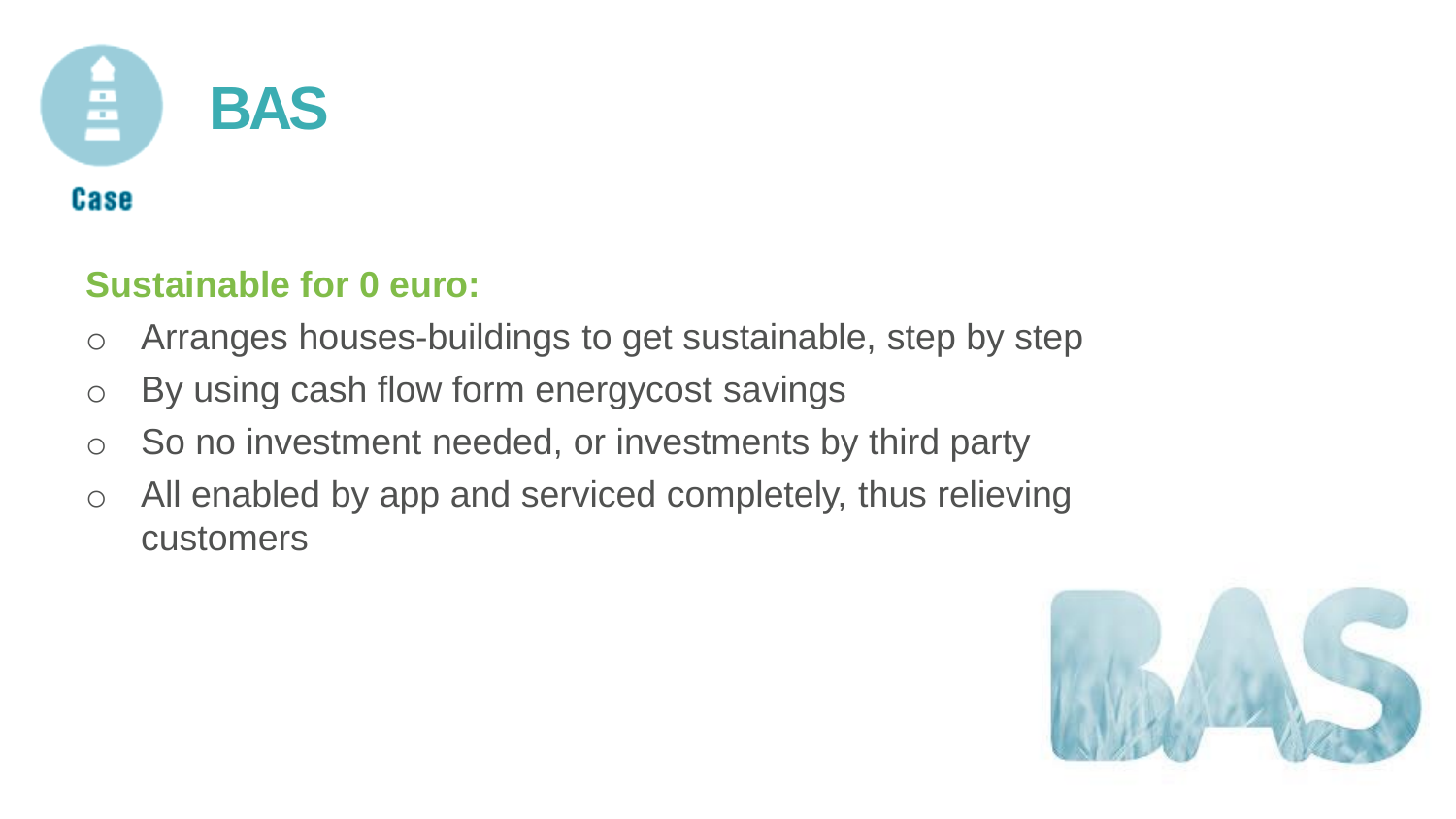### **This means business goes all the way** o Goals & Kpi's

- 
- o Product development & innovation
- o Valuation: P&L's & Reporting
- o In a continuous learning process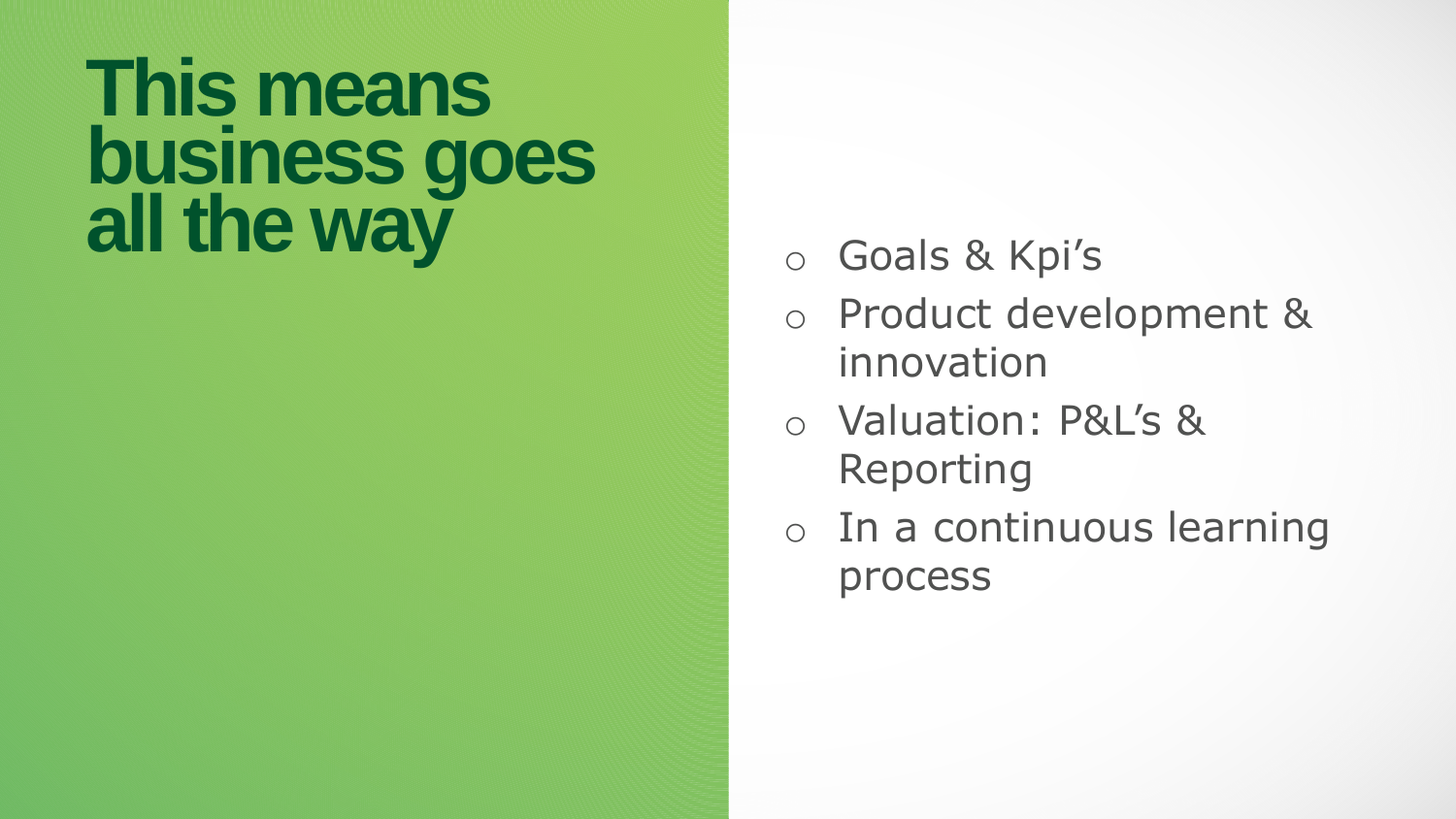### **Seven Windows**